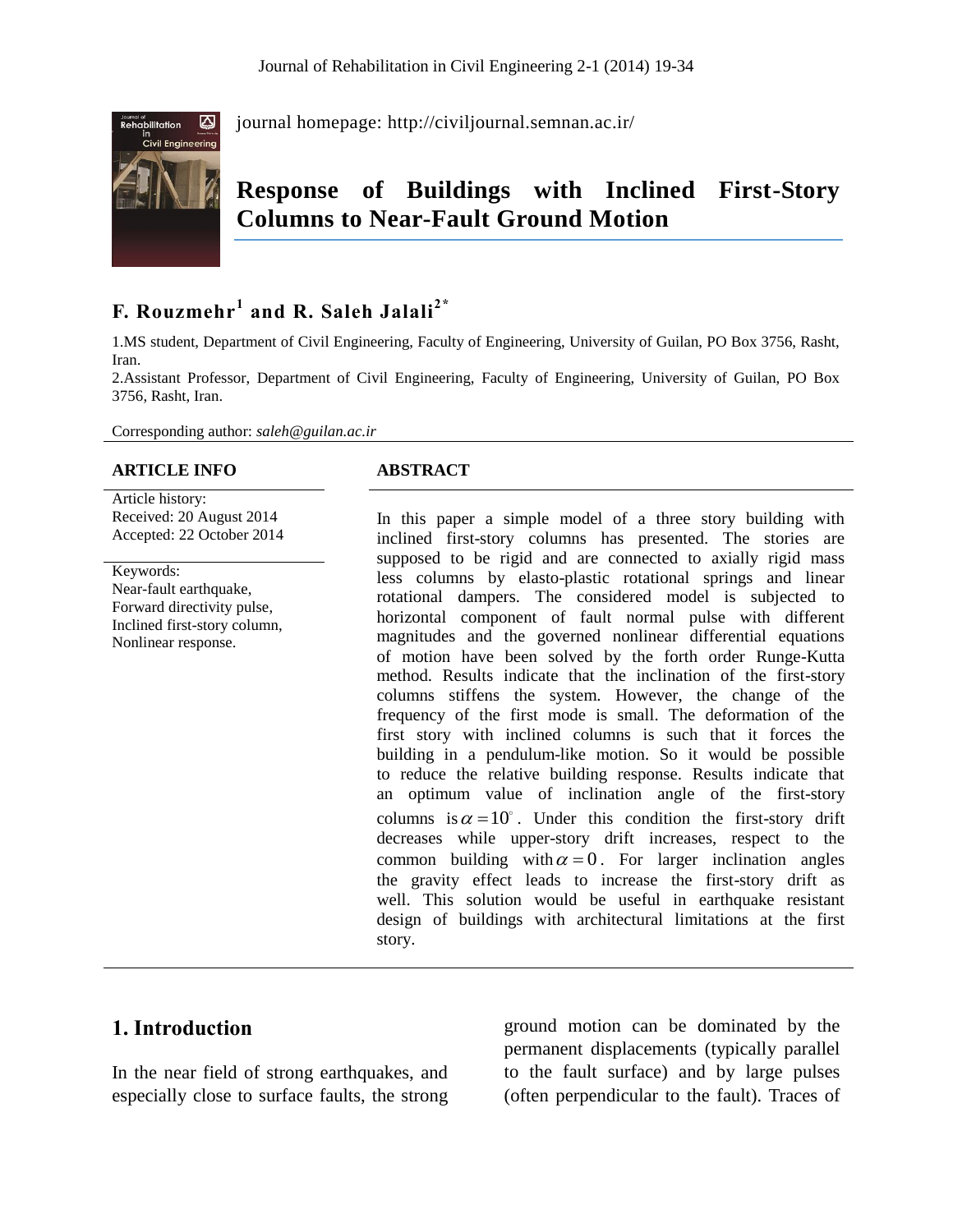these large displacements and pulses are not always obvious in the processed records of the recorded motions because of the bandpass filtering [1-3].

It is customary in the analyses of the response of structures to strong earthquake ground motion to neglect the effects of the propagating character of the wave motion in the ground. In those studies it is assumed that the seismic waves arrive simultaneously at various points of the base of the structure. This corresponds either to vertical wave incidence (i.e. to infinite phase velocity along the ground surface), or to waves with angle of incidence other than zero, but with very large wavelengths compared to the size of the base of the structure. However, in general, the seismic waves arrive towards the foundation with incident angles other than vertical, and may have wavelengths comparable with the horizontal dimensions of the structure, resulting in phased excitation at its base. When the distances between the multiple support points are large (bridges, dams, tunnels, long buildings), the effects of differential motions become important and should be considered in dynamic analyses [4]. Spatial and temporal stochastic representations of strong earthquake motion required for such analyses have been investigated in many papers and in a recent book by Zerva [5]. The consequences of differential ground motion have been studied for the bridges [6- 8], long building [9-12], and dams [13-15]. However, with few exceptions, engineering applications of the response spectrum method ignore the wave propagation effects in the foundation soil, or consider only a simplified stochastic representation of the differences in motion among separate supports. Okubo et al [16] were among the first to measure and interpret finite ground strains of recorded earthquake motions, for

plan dimensions representative of intermediate and large buildings. They showed that for short-period (stiff) structures, finite ground strains lead to increased base shears. Zembaty and Krenk [17, 18] studied the same problem and addressed explicitly the contribution of quasi-static and dynamic terms to the response. They showed that although the relative response of the structure is reduced in case of differential motion of supports (due to 'averaging' of spatially correlated motions), the shear forces in the columns, maybe significantly larger than for synchronous excitation. Jalali et al [19] showed that the combined action of horizontal, vertical, and rocking components of strong ground motion, near causative faults, combined with asynchronous excitation leads to drift amplitudes that are very large compared with the typical design drift amplitudes. An idea of passive base isolation of buildings using inclined soft first-story columns was explored by Todorovska [20]. She modeled the building by an equivalent SDOF oscillator and by neglecting of issues such as gravity, geometric nonlinearities, inelastic response, dynamic buckling of the inclined columns, and dynamic instability of the model for coupled horizontal and vertical responses in the near-field of strong earthquakes, indicated that due to inclination, in addition to stabilizing the system, it would also be possible to reduce the relative building response. She has also shown that for earthquake excitation the optimum inclination and its effectiveness will depend on the frequency content of the excitation and for broad band excitation an optimum value of the inclination angle is such that  $0.05 < \frac{11}{1} < 0.1$ *R H h*  $\epsilon \frac{H}{1}$  < 0.1. The purpose of the present study is to investigate the effect of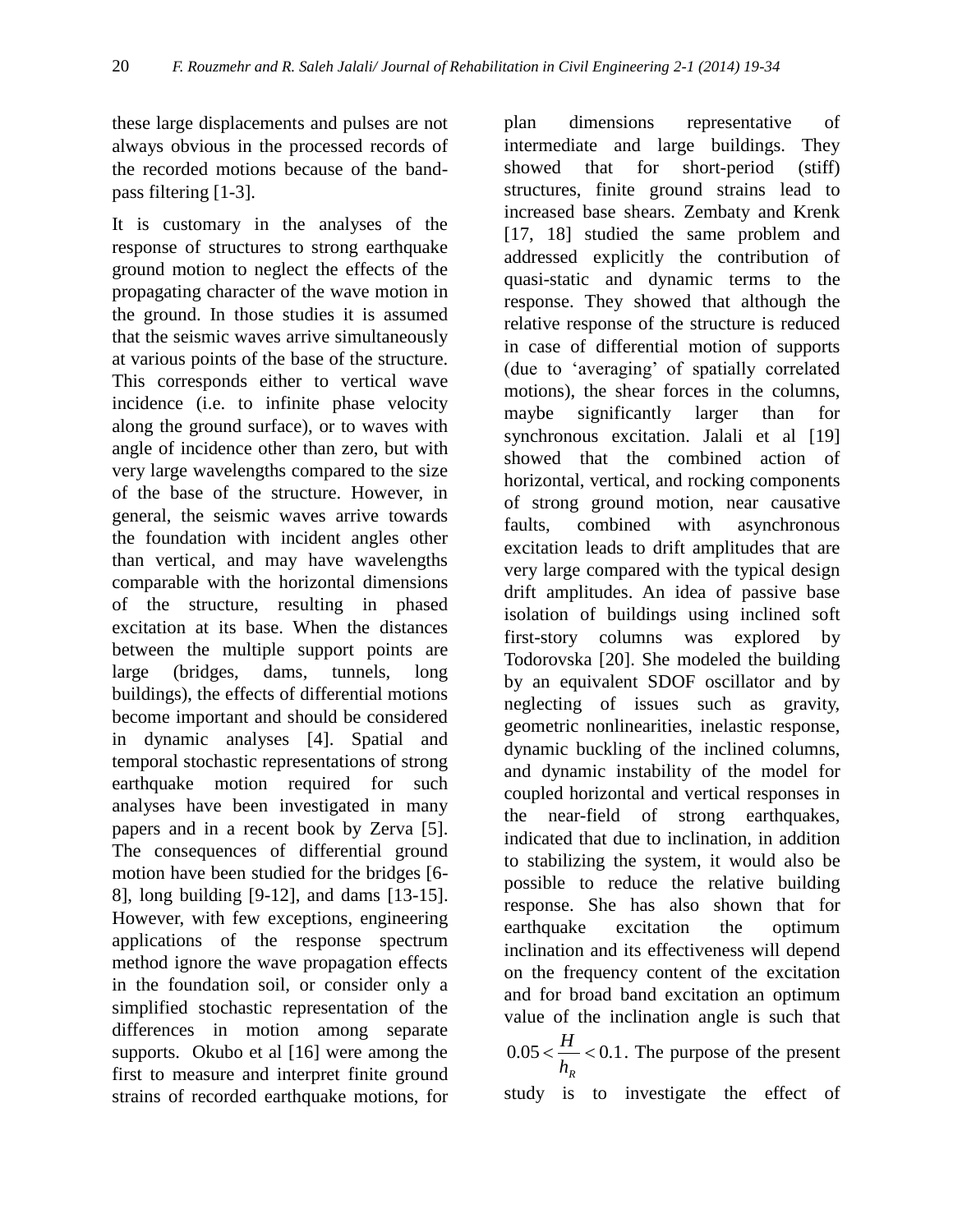inclination angle of the first-story columns on maximum story drift of a simple threestorey building, by considering gravity, geometric nonlinearities, inelastic response, and dynamic instability of the model, subjected to horizontal component of nearsource strong ground motion.

# **2. Dynamic model and solution of nonlinear equation of motion**

The system of nonlinear equations of motion of the model in Fig. 1, which is described in the Appendix [by equation (A.7)] can be solved by numerical methods. We chose the fourth-order Runge-Kutta method because of its self-starting feature and the long-range stability. In this method, the time domain is divided into *n* equally spaced intervals, where  $n$  is chosen based on the requirement to have at least 20 points per period of excitation or per fundamental period of the structure, whichever is smaller. Each of these equally spaced intervals is further subdivided into  $2^r$  intervals, where  $r$  varies from 1 to 9, to reach the desired accuracy. The parameter  $r$  is chosen so that the relative percent of error between the solutions for the neighboring two values of *n* is less than one percent, and then the larger *n* of the two is adopted for the calculations.

# **3. Near-fault ground motion**

Strong ground motion near faults can be complicated due to irregular distribution of fault slip [1,3,21] because of non-uniform distribution of geologic rigidities surrounding the fault, non-uniform distribution of stress on the fault, and complex nonlinear processes that accompany faulting. Thus, in general it is not possible to predict the detailed nature of the near-fault ground motion and of the

associated pulses. In this study, we adopt a simplified approach and model this motion by smooth pulse, which has correct average amplitude and duration, and which has been compared with and calibrated against the recorded strong motions in terms of their peak amplitudes in time and their spectral content.

Figure 2 shows schematically a fault and characteristic motion,  $d_F$ , which describe a pulse, with particle motion usually perpendicular to the fault and associated with failure of a nearby asperity or passage of dislocation under or past the observation point [22,23].

For the fault-normal pulse, we chose a pulse (Fig. 2):

$$
d_F(t) = A_F t e^{-\alpha_F t} \tag{1}
$$

Where the values of  $A_F$ , and  $\alpha_F$ , for different earthquake magnitudes, are shown in Table 1 [24].



**Fig.1.** Model of a three-story building with inclined first-story columns subjected to differential horizontal, vertical, and rocking components of ground motions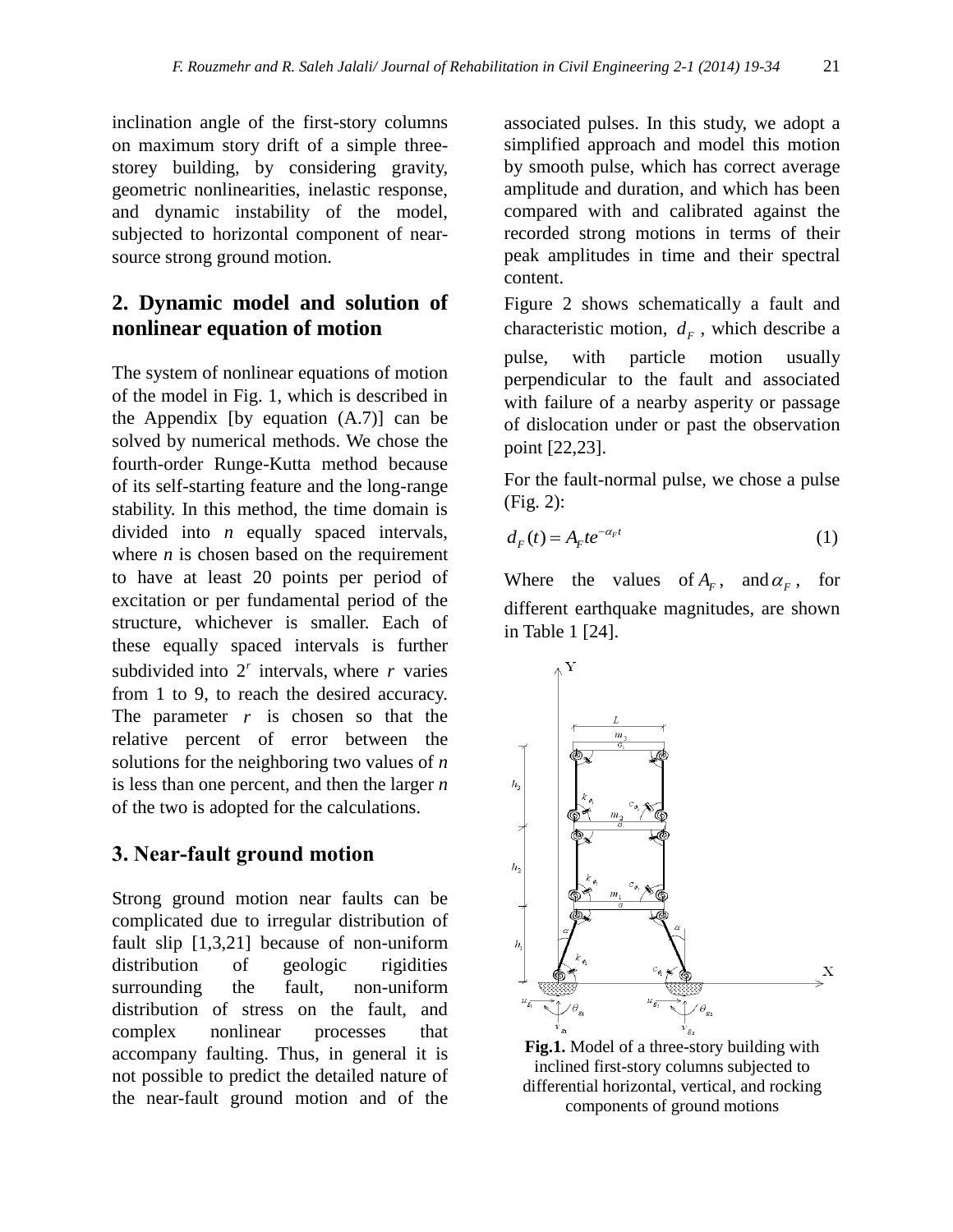

**Fig. 2.** Fault -normal (pulse),  $d_F(t)$ , ground displacement

Because the strong motion data are abundant only up to about  $M = 6.5$ , we place the values of  $\alpha_F$  and  $A_F$  for M = 7 in Table 1 in parentheses to emphasize that those are based on extrapolation. The amplitude of has been studied in numerous regression analyses of recorded peak displacements at various distances from the fault.

An important physical property of  $d_F$ function, as used in this study, is its initial

velocity. It can be shown that  $d_F \sim \sigma \beta / \mu$ , where  $\sigma$  is the effective stress ( $\sim$  stress drop) on the fault surface [23-25],  $\beta$  is the velocity of shear waves in the fault zone, and  $\mu$  is the rigidity of rocks surrounding the fault. The largest peak velocity observed so far, 5 to 10 km above the fault, is about 200 cm/s. For example, 170 cm/s was recorded during the Northridge, California earthquake of 1994 [26]. Because there are no strong-motion measurements of peak ground velocity at the fault surface, the peak velocities  $d_F$  can be evaluated only indirectly in terms of  $\sigma$ . The accuracy of the stress estimates depends upon the assumptions and the methods used in interpretation of recorded strong-motion records, and it is typically about one order of magnitude. Therefore, solving the above equations for  $\sigma$  we can use  $\sigma \sim \mu d_F / \beta$  to check their consistency with other published estimates of  $\sigma$  [27].

| M (magnitude) | $\alpha_{F(1/s)}$ | $A_F$ (cm/s) | $d_{F,\max}(cm)$ | $d_{F,\text{max}}(cm/s)$ |
|---------------|-------------------|--------------|------------------|--------------------------|
| 4             | 14.04             | 56.48        | 1.48             | 56.48                    |
|               | 7.90              | 151.61       | 7.06             | 151.61                   |
| 6             | 4.44              | 546.97       | 45.32            | 546.97                   |
|               | (2.50)            | (860.34)     | (126.6)          | (860.34)                 |

**Table1.** Characteristics of the Fault-normal Pulse [24]

# **4. Structural response**

The nature of relative motion of individual column foundations or of the entire foundation system will depend on the type of foundation and stiffness of the connecting beams and slabs, the characteristics of the soil surrounding the foundation, the type of incident waves, and the direction of wave arrival. In reality, at the base of each column, the motion has six degrees of freedom, which will depend on the foundation-soil interaction and on the degree to which the nonlinear deformations occur in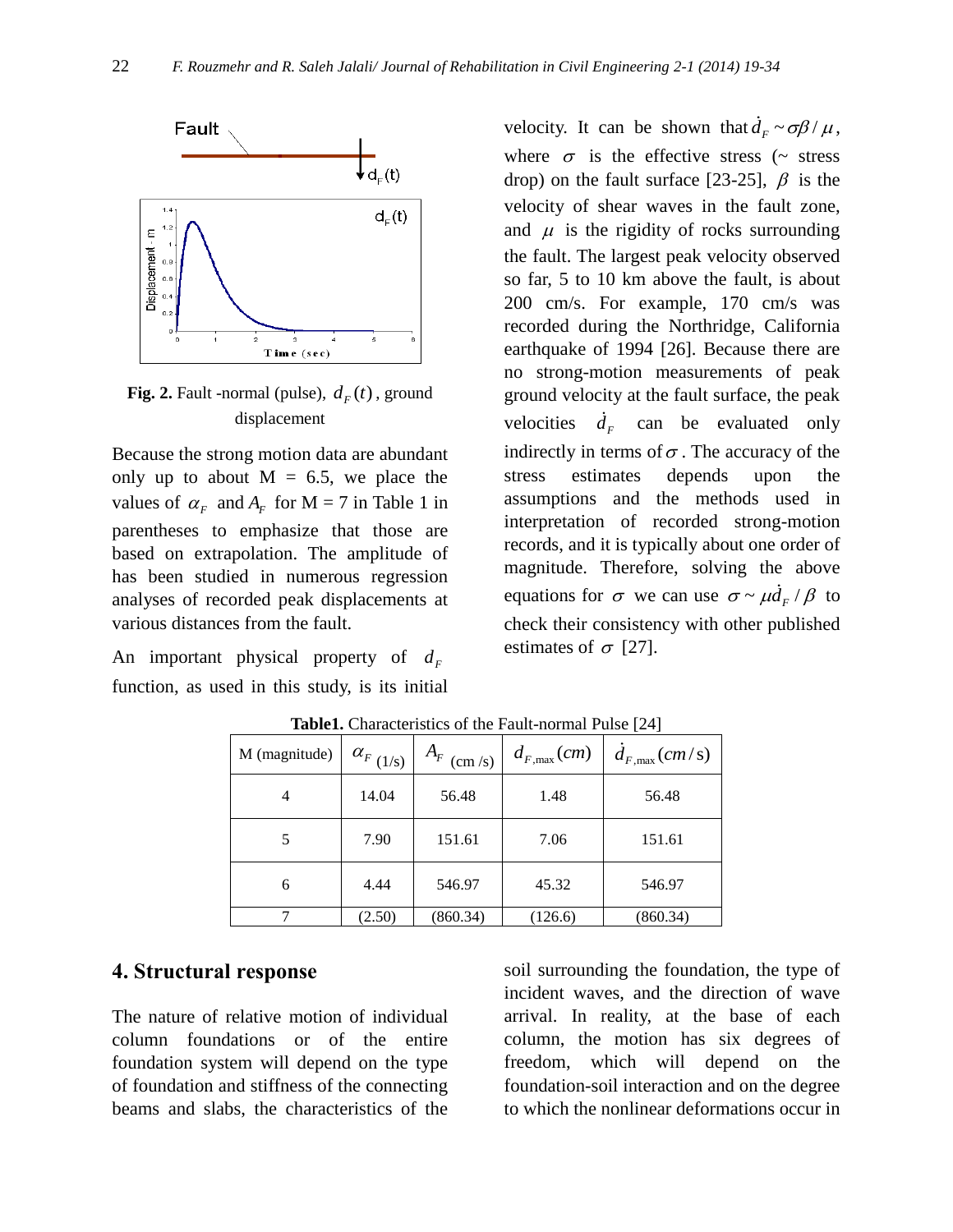the structure and in the soil. In this paper, we consider simultaneous action of horizontal, vertical, and rocking components of ground motion, but we neglect the effects of foundation-soil interaction, and we perform the analysis for structures on separate foundations only. We assume that the structure is near the fault and that the longitudinal axis of the structure (X-axis) coincides with the radial direction (r-axis) of the propagation of waves from the earthquake source so that the absolute displacements of the bases of columns are different, because of the wave passage. However, we assume that the ground motion can be described approximately by linear wave motion. Thus, the nonlinear soil strains and cracks in the soil, which accompany violent strong ground motion, will not be considered. By considering the wave propagation from left to right in Fig. 1, we assume that the excitations at two piers have the same amplitude, but different phase. The phase difference (or time delay) between the two ground motions depends on the distance between piers and the horizontal phase velocity of the incident waves. As is seen from Fig. 1, the system is excited by differential horizontal, vertical, and rocking

ground motions,  $u_{g_i}$ ,  $v_{g_i}$ ,  $\theta_{g_i}$ ,  $i = 1, 2$ , at the two bases. In this paper the building is subjected to synchronous horizontal ground motion so that

$$
u_{g_2}(t) = u_{g_1}(t)
$$
  
\n
$$
v_{g_2}(t) = v_{g_1}(t) = 0
$$
  
\n
$$
\theta_{g_2}(t) = \theta_{g_1}(t) = 0
$$
\n(2)

For illustrations in this work, it is assumed that  $L = 20$  m and the height of each story is  $h1 = h2 = h3 = 3.5$  m. The first natural period of the system is supposed to be  $T1 = 0.3$ , and 0.6 sec. The damping ratio of the first mode is taken to be  $\xi_1 = 0.02$ . The material is assumed to be elasto-plastic, and the yielding limit of rotational springs of three stories is supposed to be  $\phi_y = 0.01$ .

### **5. Results and discussion**

In this paper, because of the inclined firststory columns and the differential motions of the ground at two piers, the relative rotation of each column at the top and at the bottom corners of each story will be different, and therefore the story drift is defined as follows:

differential horizontal, vertical, and rocking  
\ndetined as follows:  
\n
$$
Drift = \frac{\max\left\{h_1 \sin\left(\psi_{11} + \theta_{g_1} - \theta_{G_1}\right) , h_1 \sin\left(\psi_{12} + \theta_{g_2} - \theta_{G_1}\right) , h_1 \sin\left(\psi_{11}\right) , h_1 \sin\left(\psi_{12}\right) \right\}}{h_1}
$$
\n
$$
(For the first story)
$$
\n
$$
Drift = \frac{\max\left\{h_i \sin\left(\phi_{i1} + \theta_{G_{i-1}} - \theta_{G_i}\right) , h_i \sin\left(\phi_{i2} + \theta_{G_{i-1}} - \theta_{G_i}\right) , h_i \sin\left(\phi_{i1}\right) , h_i \sin\left(\phi_{i2}\right) \right\}}{h_i}
$$
\n
$$
(For i-th story)
$$

Results indicate that the inclination of the first-story columns stiffens the system. However, the change of the frequency of the first mode is small. The deformation of the

first story with inclined columns is such that it forces the building in a pendulum-like motion. Due to the inclination, in addition to stabilizing the system, it would also be

(3)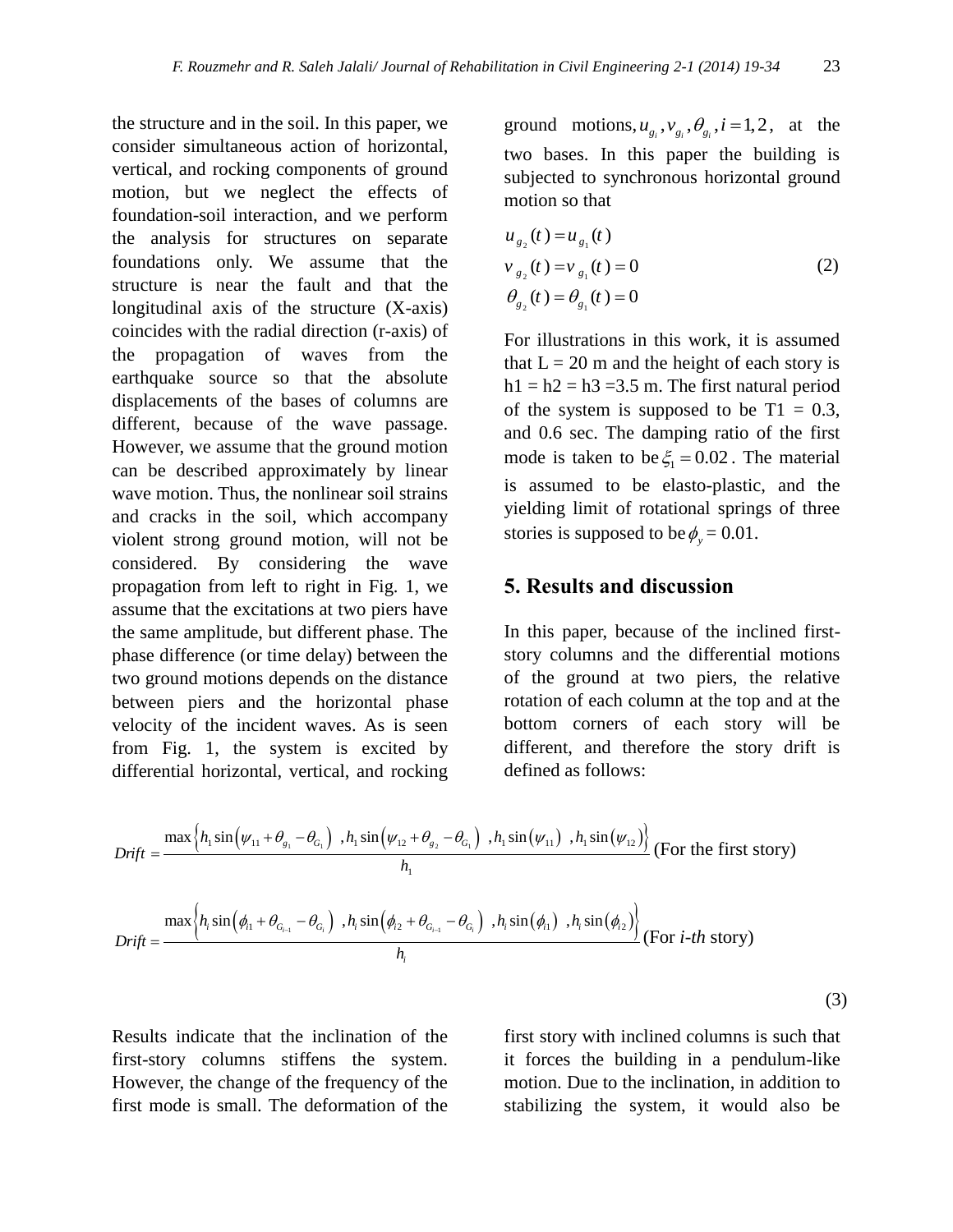possible to reduce the relative building response.

Figures 3a through 3c illustrate the effect of inclination angle of the first-story columns on time-history response of story drift of the building with main period  $T_1=0.3$  sec, under fault-normal pulse with different magnitudes. As it is seen, by increasing of inclination angle of the first-story columns

the drift amplitude of the first story decreases, except for inclination angle  $\alpha > 10$ under earthquake magnitude  $M=7$ , that the effect of gravity leads to increase the drift amplitude of the first story as well. For upper stories by increasing of inclination angle of the firststory columns the drift amplitude increases.



**Fig.3a.** Effect of inclination angle of the first-story columns on maximum story drift for  $T_1=0.3$  sec, under fault-normal pulse with magnitude M=5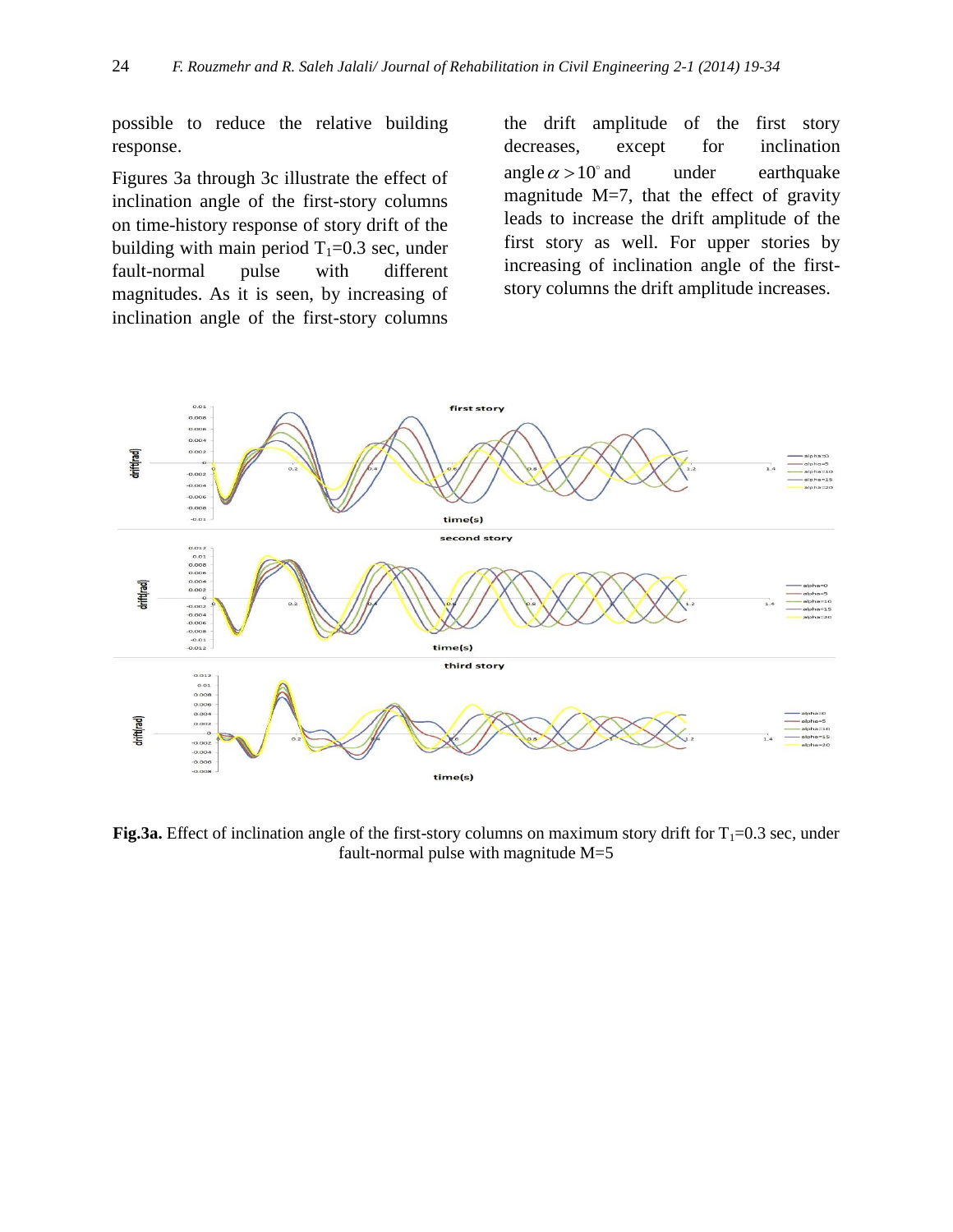

Fig.3c. Same as Fig. 3a except for M =7.

In Figures 4a through 4c the main period of building is  $T_1=0.6$  sec, and the trend is same as Figures 3a through 3c for building with main period  $T_1=0.3$  sec.

In Figure 5b the building with main period  $T_1=0.3$  sec, is subjected to El Centro earthquake (Figure 5a) and the effect of inclination angle of the first-story columns

on time-history response of story drift is shown. As it is seen, the inclined first-story columns play important role in decreasing of the first-story drift. Nevertheless, they lead to increase the upper-story drift. This solution would be useful in earthquake resistant design of buildings with architectural limitations at the first story.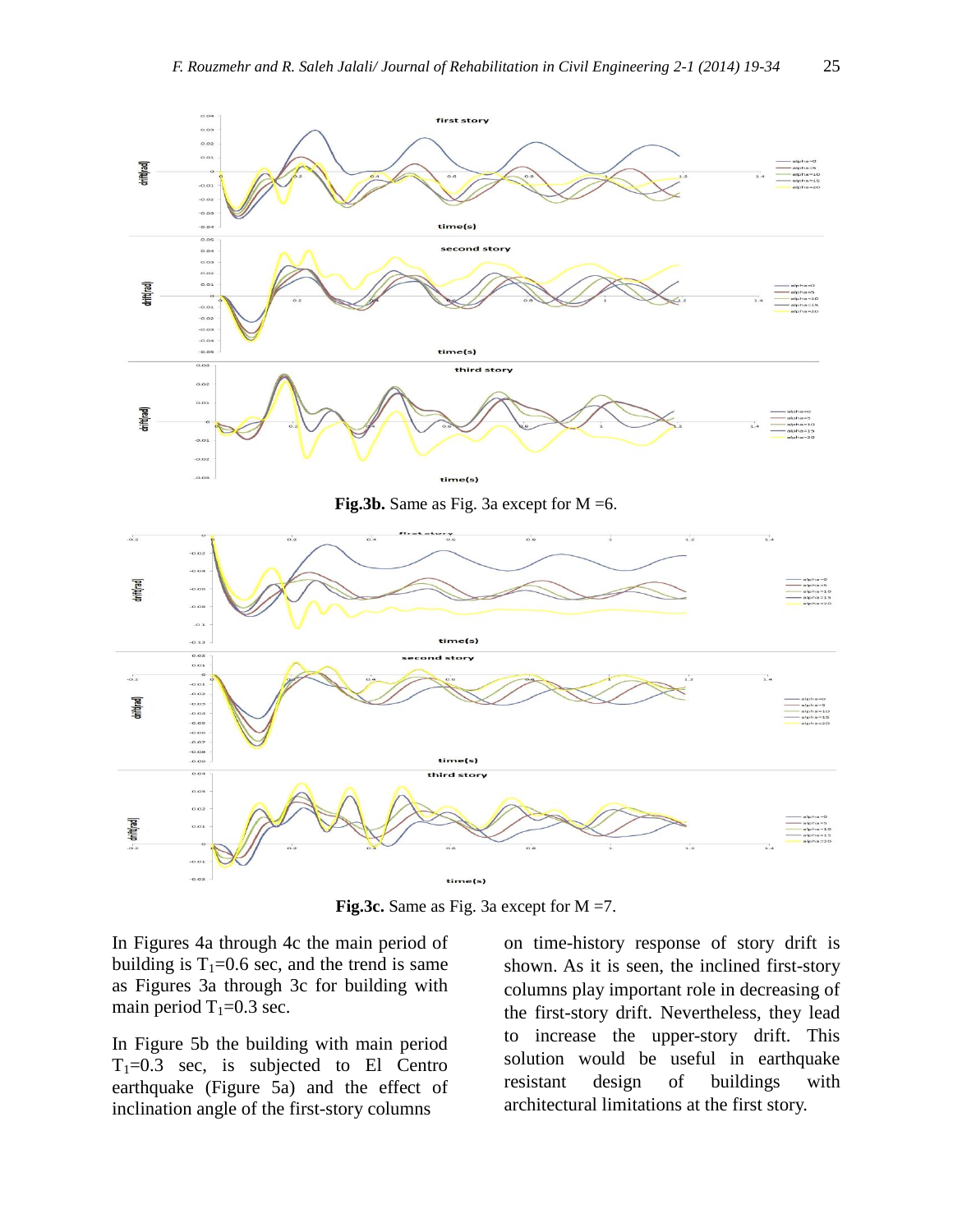

**Fig.4a.** Effect of inclination angle of the first-story columns on maximum story drift for  $T_1=0.6$  sec, under fault-normal pulse with magnitude  $M=5$ 



Fig.4b. Same as Fig. 4a except for M = 6.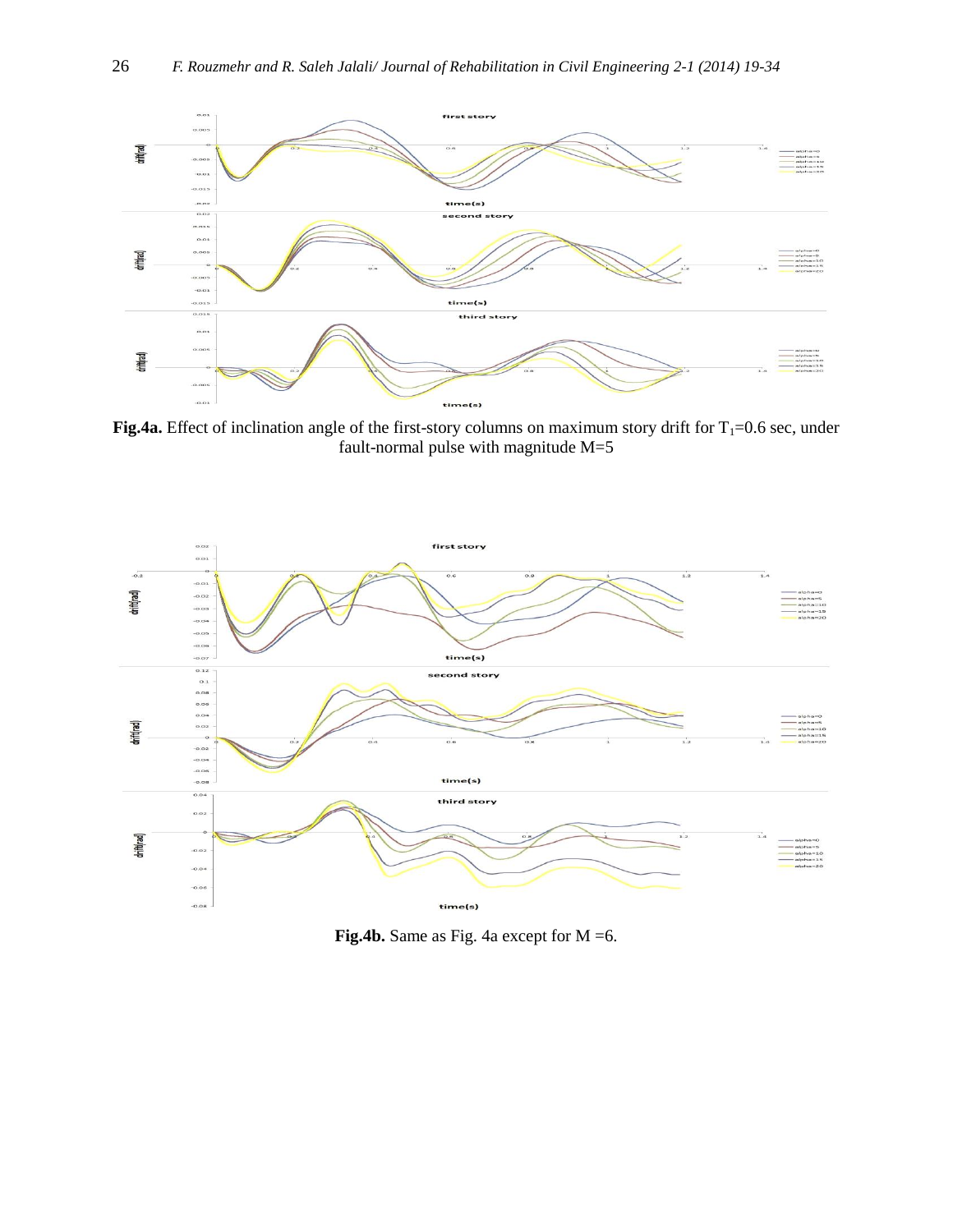

Fig.4c. Same as Fig. 4a except for M =7.



**First story**  $-0.015$ -0.01 -0.005  $\overline{0}$ 0.005 0.01 0.015 0.02 0 1 2 3 4 5 6 7 **time(sec) drift(rad)** alfa=0 alfa= $10$ alfa=20

**Fig.5b**

**Fig.5a.** Acceleration time-history of El Centro earthquake.



**Fig.5b.** Effect of inclination angle of the first-story columns on maximum story drift for  $T_1=0.3$  sec,

under El Centro earthquake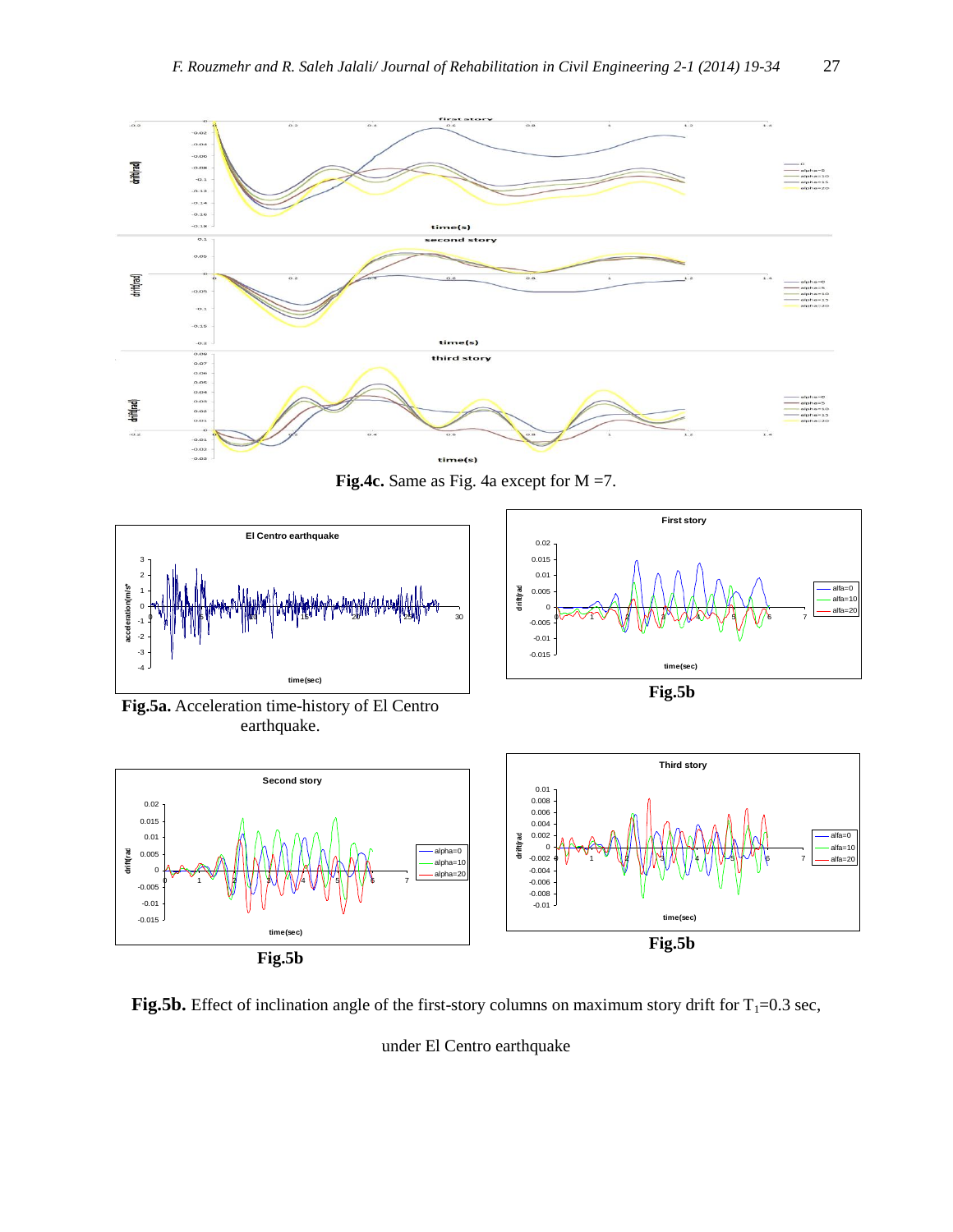### **REFERENCES**

- [1] Mavroeidis, G.P., Dong, G., and Papageorgiou, A. S. (2004). "Near-fault ground motions, and the response of elastic and inelastic single-degree-of-freedom (SDOF) systems". *Earthquake Engineering and Structural Dynamics,* 33(9): 1023-1049.
- [2] Trifunac, M.D. (1971). "Zero Baseline Correction of Strong-Motion Accelerograms". *Bull. Seism. Soc. Amer.*, 61(5), 1201-1211.
- [3] Trifunac, M.D. (1974). "A Three-Dimensional Dislocation Model for the San Fernando, California, Earthquake of February 9, 1971". *Bull. Seism. Soc. Amer.,* 64(1): 149-172.
- [4] Bogdanoff, J.L, Goldberg, J.E, and Schiff, A.J. (1965). "The effect of ground transmission time on the response of long structures". *Bull. Seism. Soc. Am.,* 55, 627- 640.
- [5] Zerva, A. (2009). "Spatial variation of seismic ground motions". CRC Press (Taylor and Francis), London.
- [6] Hyun, C. H., Yun, C. B., and Lee, D. G. (1992). " Nonstationary response analysis of suspension bridges for multiple support excitations". *Prob. Eng. Mech.* 7(1), 27-35.
- [7] Kashefi, I., and Trifunac, M.D. (1986). "Investigation of earthquake response of simple bridge structures". Dept. of Civil Eng., Report No. CE 86-02, Univ. of Southern California, Los Angeles, CA.
- [8] Perotti, F. (1990). "Structural response to non-stationary multiple support random excitation". *Earthquake Eng. Struct. Dyn.*, 19, 513-527.
- [9] Todorovska, M. I., and Lee, V. W. (1989). "Seismic waves in buildings with shear walls or central core". *J. Eng. Mech. Div. ASCE*, 115(12), 2669-2686.
- [10] Todorovska, M. I., and Trifunac, M.D. (1989). "Antiplane earthquake waves in long structures". *J. eng. mech. div. ASCE,* 115(12), 2687-2708.
- [11] Todorovska, M. I., and Trifunac, M.D. (1990a). "A note on the propagation of earthquake waves in buildings with soft first floor". *J. Eng. Mech. Div. ASCE,* 116(4), 892-900.
- [12] Todorovska, M. I., and Trifunac, M.D. (1990b). "A note on excitation of long structures by ground waves". *J. Eng. Mech. Div. ASCE,* 116(4), 952-964.
- [13] Kojić, S., and Trifunac, M.D. (1988). "Earthquake response of arch dams to nonuniform canyon motion". *Dept. of Civil Eng., Report No. CE 88-03,* Univ. of Southern California, Los Angeles, CA.
- [14] Kojić, S., and Trifunac, M.D. (1991a). "Earthquake stresses in arch dams: Itheory and antiplane excitation". *J. Eng. Mech. Div. ASCE,* 117(3), 532-552.
- [15] Kojić, S. and Trifunac, M.D. (1991b). "Earthquake stresses in arch dams: IIexcitation by SV, P and Rayleigh waves". *J. Eng. Mech. Div. ASCE*, 117(3), 553-574.
- [16] Okubo, T., Arakawa, T., and Kawashima, T. (1983). "Preliminary analysis of finite ground strains induced during earthquake and effect of spatial ground motions on structural response". Int. Symp. on Lifeline Earthquake Eng.,  $4<sup>th</sup>$  U.S. National Conf. on Pressure Vessels and Piping Technology, ASME, Portland, Oregon.
- [17] Zembaty, Z., and Krenk, S. (1993). "Spatial seismic excitations and reponse spectra". *J. Eng. Mech. Div. ASCE*, 119, 2449-2459.
- [18] Zembaty, Z., and Krenk, S. (1994). "Reponse spectra of spatial seismic ground motion". *10th European Conf. Earthquake Eng*. Vol. 2, Vienna, Austria, 1271-1275.
- [19] Jalali, R.S., Nouripour Azgomi, M., and Trifunac, M.D (2013). "In-plane response of two-story structures to near-fault ground motion". *Soil Dynamics and Earthquake Engineering*, 55, 263-274.
- [20] Todorovska, M. I. (1999). "Base isolation by a soft first story with inclined columns". *J. Eng. Mech. Div. ASCE*, 125(4), 448-457.
- [21] Trifunac, M.D., Udwadia, F.E. (1974). "Parkfield, California, earthquake of June 27, 1966: A three-dimensional moving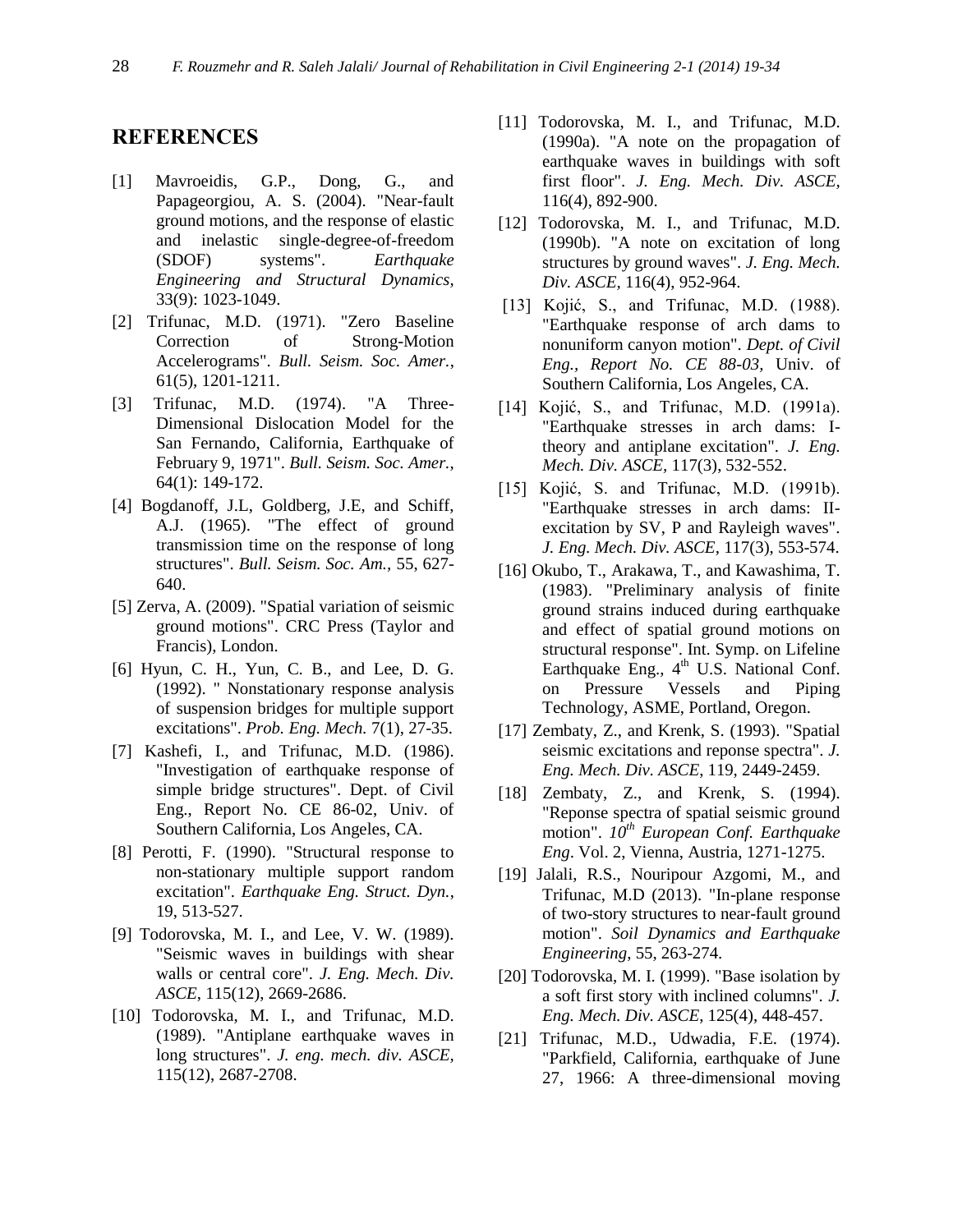dislocation". *Bull. Seism. Soc. Amer.*, 64(3): 511-533.

- [22] Haskell, N.A. (1969). "Elastic displacements in the near field of a propagating fault". *Bull. Seismol. Soc. Amer.,* 59(2), 956-980.
- [23] Trifunac, M.D. (1993a). "Long Period Fourier Amplitude Spectra of Strong Motion Acceleration". *Soil Dynamics and Earthquake Eng*., 12(6), 363-382.
- [24] Trifunac, M.D. (1993b). "Broad band extension of Fourier amplitude spectra of strong motion acceleration". *Dept. of Civil Eng. Report CE 93-01*, Univ. of Southern California, Los Angeles, CA.
- [25] Trifunac, M.D. (1998). "Stresses and intermediate frequencies of strong motion acceleration". *Geofizika,* 14, 1-27.
- [26] Trifunac, M.D., Todorovska, M.I., Lee, V.W. (1998). "The Rinaldi strong motion accelerogram of the Northridge, California, earthquake of 17 January, 1994". *Earthquake Spectra,* 14(1): 225-239.
- [27] Trifunac, M. D. (1982). "A note on rotational components of earthquake motions on ground surface for incident body waves". *Soil Dyn. Earthq. Eng.* 1(1), 11-19.

#### **APPENDIX - The dynamic model**

#### **Nonlinear equations of motion for threestory building with inclined first-story columns subjected to differential base excitation**

As can be seen from Fig. 1, the model we consider is a three-story building with inclined first-story columns consisting of three rigid beams with mass mi, polar moment inertia Ii, and length L supported by rigid massless columns connected at two ends by circular springs. The stiffness of the springs is assumed to be bilinear, as shown in Fig. A1.a. The massless columns are connected at two ends by circular dashpots providing the fraction of critical damping. Rotation of the columns is assumed not to be small, which leads us to consider the geometric nonlinearity. The masses are acted upon by the acceleration of gravity, g, and are excited by differential ground motions at two piers. The deformed shape and all forces that act on the structural model, including the D'Alembert's forces and moments, are shown in Figs.A2, and A3, respectively. We define the parameters of the model as follows:

 $k_{\phi}$  = Initial rotational stiffness of column springs of i-th story

 $c_{\phi}$  = Linear rotational damping coefficient of columns of i-th story

 $m_i$  = Mass of rigid beam of i-th story

*L*= Length of rigid beam

 $I_i = \frac{1}{12} m_i L^2$  = Polar moment inertia of rigid beam of i-th story

 $h_i$  = Height of i-th story

 $W_{1i}$  = Relative rocking angle of  $i - th$  column of the first story

 $\phi_{11} = \theta_{g_1} + \psi_{11} + \delta_1 =$  Absolute rocking angle of the first column of the first story

 $\phi_{12} = \theta_{g_2} + \psi_{12} + \delta_2 =$  Absolute rocking angle of the second column of the first story

 $\phi_{ji}$  = Relative rocking angle of *i* – *th* column of  $j - th$  story (i=1, 2; j=2, 3)

 $u_{g_i}, v_{g_i}, \theta_{g_i} =$  The free-field horizontal, vertical, and rotational motions of ground surface at the base of  $i-th$  column  $(i = 1, 2)$ 

 $U_{G_i}$ ,  $V_{G_i}$ ,  $\theta_{G_i}$  = Absolute horizontal, vertical, and rotational motions of the center of gravity of *i-th* rigid beam.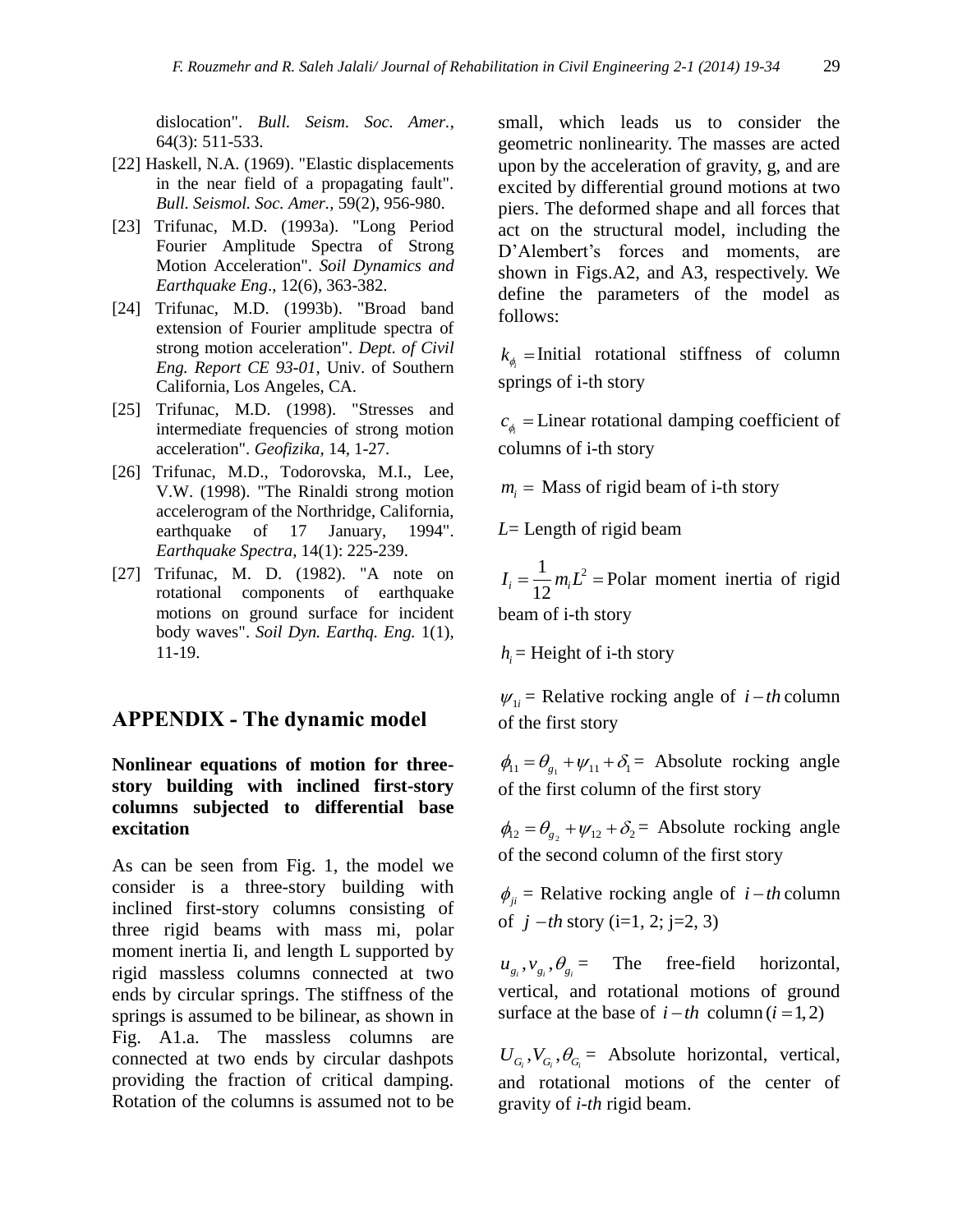$\delta_1 = -\delta_2 = \alpha =$  The inclination angle of the first-story columns respect to the vertical axes

According to Fig.A2, and because of the rigidity of the columns and beams, we can write the following relations between the displacements of beams and columns.

Absolute horizontal and vertical displacements of i-th beam ends:

Absolute horizontal and vertical displacements of the top of the first-story columns:

$$
u_{T_{i1}} = U_{G_i} + \frac{L}{2} (1 - \cos \theta_{G_i})
$$
  
\n
$$
u_{T_{i2}} = U_{G_i} - \frac{L}{2} (1 - \cos \theta_{G_i})
$$
  
\n
$$
v_{T_{i1}} = V_{G_i} + \frac{L}{2} \sin \theta_{G_i}
$$
  
\n
$$
v_{T_{i2}} = V_{G_i} - \frac{L}{2} \sin \theta_{G_i}
$$
  
\n
$$
i = 1, 2, 3
$$
\n(A.1)

$$
u_{T_{11}} = u_{g_1} + \frac{h_1}{\cos \alpha} (\sin \phi_{11} - \sin \delta_1)
$$
  
\n
$$
u_{T_{12}} = u_{g_2} + \frac{h_1}{\cos \alpha} (\sin \phi_{12} - \sin \delta_2)
$$
  
\n
$$
v_{T_{11}} = v_{g_1} + \frac{h_1}{\cos \alpha} (\cos \phi_{11} - \cos \delta_1)
$$
  
\n
$$
v_{T_{12}} = v_{g_2} + \frac{h_1}{\cos \alpha} (\cos \phi_{12} - \cos \delta_2)
$$
  
\n(A.2)

Absolute horizontal and vertical displacements of the top of i-th story columns:

$$
u_{T_{i1}} = u_{T_{(i-1)1}} + h_i \sin(\theta_{G_{i-1}} + \phi_{i1})
$$
  
\n
$$
v_{T_{i1}} = v_{T_{(i-1)1}} - h_i \left[ 1 - \cos(\theta_{G_{i-1}} + \phi_{i1}) \right]
$$
  
\n
$$
u_{T_{i2}} = u_{T_{(i-1)2}} + h_i \sin(\theta_{G_{i-1}} + \phi_{i2})
$$
  
\n
$$
v_{T_{i2}} = v_{T_{(i-1)2}} - h_i \left[ 1 - \cos(\theta_{G_{i-1}} + \phi_{i2}) \right]
$$
  
\n
$$
i = 2, 3
$$
 (A.3)

By combining equations (A.1), (A.2), and (A.3), we find the absolute motions of the

rigid beams as follows:  
\n
$$
U_{G_1} = \frac{1}{2} \left[ u_{g_1} + u_{g_2} + \frac{h_1}{\cos \alpha} (\sin \phi_1 + \sin \phi_2) \right]
$$
\n
$$
V_{G_1} = \frac{1}{2} \left[ v_{g_1} + v_{g_2} + \frac{h_1}{\cos \alpha} (\cos \phi_1 + \cos \phi_2 - \cos \delta_1 - \cos \delta_2) \right]
$$
\n
$$
\theta_{G_1} = \sin^{-1} \left[ \frac{1}{L} \left( v_{g_1} - v_{g_2} + \frac{h_1}{\cos \alpha} (\cos \phi_1 - \cos \phi_2) \right) \right]
$$

$$
U_{G_i} = U_{G_{i-1}} + \frac{h_i}{2} \Big[ sin(\theta_{G_{i-1}} + \phi_{i1}) + sin(\theta_{G_{i-1}} + \phi_{i2}) \Big]
$$
  
\n
$$
V_{G_i} = V_{G_{i-1}} - \frac{h_i}{2} \Big[ 2 - cos(\theta_{G_{i-1}} + \phi_{i1}) - cos(\theta_{G_{i-1}} + \phi_{i2}) \Big]
$$
  
\n
$$
\theta_{G_i} = sin^{-1} \Big\{ sin \theta_{G_{i-1}} + \frac{h_i}{L} \Big[ cos(\theta_{G_{i-1}} + \phi_{i1}) - cos(\theta_{G_{i-1}} + \phi_{i2}) \Big] \Big\}
$$
  
\n
$$
i = 2, 3
$$
 (A.4)

According to Fig.A3 we can obtain the system of equations of motion of the model as follows

as follows  
\n
$$
\begin{cases}\nc_{11}\ddot{\phi}_{11} + c_{12}\ddot{\phi}_{12} + c_{13}\ddot{\phi}_{21} + c_{14}\ddot{\phi}_{22} + c_{15}\ddot{\phi}_{31} + c_{16}\ddot{\phi}_{32} + c_{17} = 0 \\
c_{21}\ddot{\phi}_{11} + c_{22}\ddot{\phi}_{12} + c_{23}\ddot{\phi}_{21} + c_{24}\ddot{\phi}_{22} + c_{25}\ddot{\phi}_{31} + c_{26}\ddot{\phi}_{32} + c_{27} = 0 \\
c_{31}\ddot{\phi}_{11} + c_{32}\ddot{\phi}_{12} + c_{33}\ddot{\phi}_{21} + c_{34}\ddot{\phi}_{22} + c_{35}\ddot{\phi}_{31} + c_{36}\ddot{\phi}_{32} + c_{37} = 0\n\end{cases}
$$

$$
(\mathrm{A.5})
$$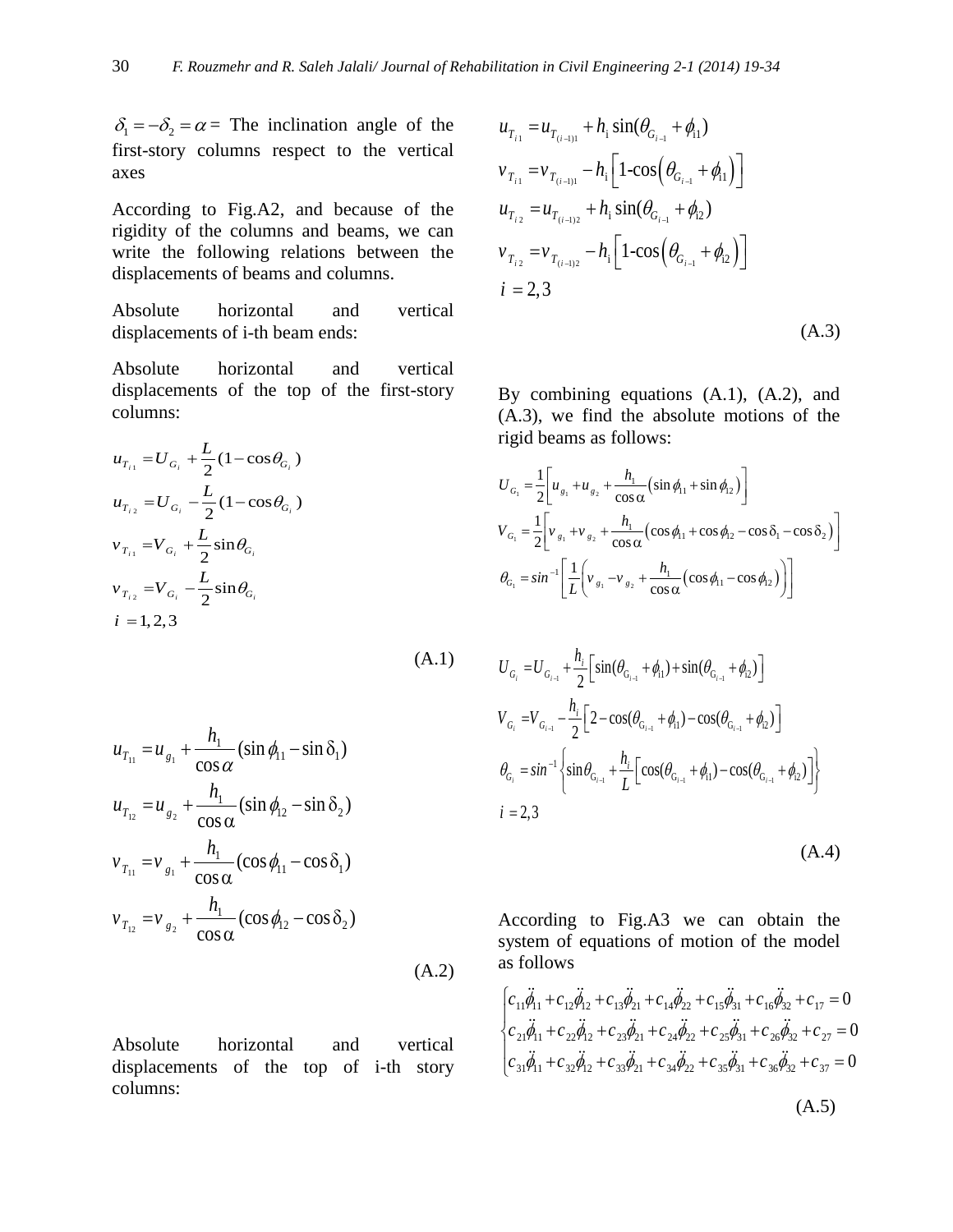Where  $c_{ii}$ are nonlinear functions of  $\phi_{ij}$ ,  $\dot{\phi}_{ij}$ ,  $\alpha$ , and base excitations. Because of differential ground motion, the system has six degrees of freedom—three independent and three dependent. For the solution of Eq. (A.5), we need three other equations that represent geometric relations in the model. Because of the assumed rigidity of beams, their lengths are constant. Therefore, for the deformed shape of the model we can write the following relations for three beams:

$$
(L + u_{T_{12}} - u_{T_{11}})^2 + (v_{T_{12}} - v_{T_{11}})^2 = L^2
$$
  
\n
$$
(L + u_{T_{22}} - u_{T_{21}})^2 + (v_{T_{22}} - v_{T_{21}})^2 = L^2
$$
  
\n
$$
(L + u_{T_{32}} - u_{T_{31}})^2 + (v_{T_{32}} - v_{T_{31}})^2 = L^2
$$
  
\n(A.6)

Taking the first and second derivatives of Eq. (A.6) with respect to time and substituting into Eq. (A.5) gives

$$
\begin{cases}\nz_{11}\ddot{\psi}_{11} + z_{12}\ddot{\phi}_{21} + z_{13}\ddot{\phi}_{31} + z_{14} = 0 \\
z_{21}\ddot{\psi}_{11} + z_{22}\ddot{\phi}_{21} + z_{23}\ddot{\phi}_{31} + z_{24} = 0 \\
z_{31}\ddot{\psi}_{11} + z_{32}\ddot{\phi}_{21} + z_{33}\ddot{\phi}_{31} + z_{34} = 0\n\end{cases}
$$
\n(A.7)

Where  $z_{ij}$  are nonlinear functions of  $\psi_{11}, \phi_{21}, \phi_{31}, \dot{\psi}_{11}, \dot{\phi}_{21}, \dot{\phi}_{31}, \alpha$ , and input ground motion.

Equation (A.7) is a system of coupled, nonlinear differential equations for  $\psi_{11}, \phi_{21}$ , and  $\phi_{31}$  that can be solved by numerical methods. Floor masses and story stiffness vary linearly from top to bottom as follows. Their relative values are so proportioned that the fundamental period of vibration of the building is nearly equal to *0.1N*, *N* being the number of stories in the building.

$$
m_{j} = (1.0 - 0.4 \frac{j - 1}{N - 1})m_{1}
$$
  
\n
$$
k_{\phi_{j}} = (1.0 - 0.4 \frac{j - 1}{N - 1})k_{\phi_{j}}
$$
  
\n
$$
j = 1, 2, ..., N
$$
  
\n(A.8)

We suppose that the floor damping coefficients vary linearly from top to bottom as well:

$$
c_{\phi_j} = (1.0 - 0.4 \frac{j - 1}{N - 1})c_{\phi_i}
$$
  

$$
j = 1, 2, ..., N
$$
 (A.9)

For small deformations of a linear system, and by neglecting gravity, damping, input ground motion, and high-order parameters, and by taking the Fourier transform of Eq. (A.7) we would have

$$
\left[K - \omega^2 M\right] \begin{Bmatrix} \psi_{11} \\ \phi_{21} \\ \phi_{31} \end{Bmatrix} = \begin{Bmatrix} 0 \\ 0 \\ 0 \end{Bmatrix} ,
$$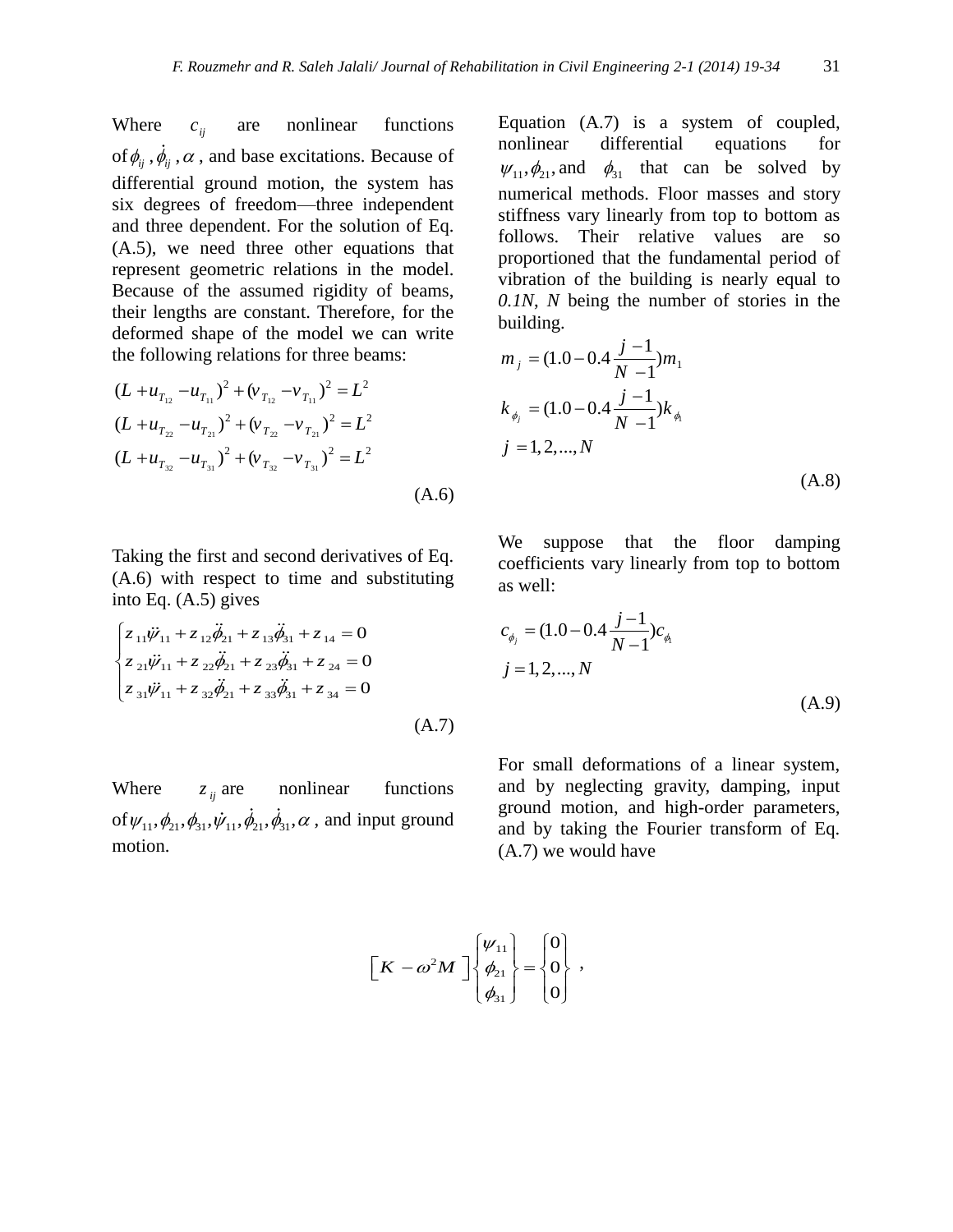32 *F. Rouz mehr and R. Saleh Jalali/ Journal of Rehabilitation in Civil Engineering 2-1 (2014) 19-34*  
\n
$$
K = \begin{bmatrix}\n\left(\frac{8K_{\phi} \tan \alpha \sin \alpha}{L^2} + \frac{4K_{\phi} \sin \alpha}{Lh_1} + \frac{4K_{\phi} \tan \alpha}{Lh_1} + \frac{4K_{\phi}}{h_1^2} + \frac{4K_{\phi}}{h_2^2} - \frac{8K_{\phi} \tan \alpha}{Lh_2}\right) \left(-\frac{4K_{\phi_2}}{h_2^2} + \frac{8K_{\phi_1} \tan \alpha}{Lh_2} - \frac{8K_{\phi_2} \tan \alpha}{Lh_3}\right) & \frac{8K_{\phi_1} \tan \alpha}{Lh_3} \\
-\frac{4K_{\phi_2}}{h_2^2} & -\frac{4K_{\phi_2}}{h_2^2} & \left(\frac{4K_{\phi_2}}{h_2^2} + \frac{4K_{\phi_3}}{h_3^2}\right) & -\frac{4K_{\phi_3}}{h_3^2} \\
0 & -\frac{4K_{\phi_4}}{h_3^2} & \frac{4K_{\phi_4}}{h_3^2}\n\end{bmatrix}
$$

$$
\begin{bmatrix}\n0 & -\frac{4K_{\phi}}{h_3^2} & \frac{4K_{\phi}}{h_3^2} \\
\vdots & \vdots & \ddots & \vdots \\
\left[m_1 \cos \alpha + \frac{0.344h_1^2 \tan \alpha \sin \alpha}{L^2} (m_1 + m_2 + m_3)\right] & 0 & 0 \\
\vdots & \left(m_2 (\cos \alpha - \frac{2h_2 \sin \alpha}{L}) - m_2\right) & m_2 & 0 \\
\vdots & \left(m_3 (\cos \alpha - \frac{4h_3 \sin \alpha}{L}) - m_3\right) & 0 & m_3\n\end{bmatrix}
$$

3 3 3 3 *h L*

$$
(A.10)
$$

As it is seen from the above equation the stiffness and the mass matrices are not symmetric. For  $\alpha = 0$  the stiffness and the mass matrices are same as those for common shear building. For nonzero solution of Eq. (A.10), the determinant of the coefficients should be zero. Therefore, the characteristic equation of the model would be

$$
\left|K - \omega^2 M\right| = 0\tag{A.11}
$$

By solving Eq. (A.11), one can find the rotational stiffness of columns and natural frequencies of the model. For example for  $\alpha = 10^{\circ}$  we have

$$
\begin{cases}\nT_1 = 0.3 & \text{Eq.}(A.11) \\
\alpha = 0 & \text{if } n_1 h_1^2 = 449\n\end{cases}\n\xrightarrow{Eq. (A.11)}\n\begin{cases}\n\omega_1 = 22.11 \\
\omega_2 = 49.77 \\
\omega_3 = 72.03\n\end{cases}
$$

For  $\alpha = 0$ , we can determine the rotational damping coefficient of columns for a prescribed fraction of critical damping. The mass, stiffness, and damping matrices of the model are

$$
\begin{bmatrix} M \end{bmatrix} = \begin{bmatrix} m_1 & 0 & 0 \\ 0 & m_2 & 0 \\ 0 & 0 & m_3 \end{bmatrix},
$$

$$
\frac{E_{q.(A.11)}}{2} = 449 \sum_{\alpha=10^{\circ}}^{E_{q.(A.11)}} \begin{cases} \omega_{1} = 22.11 \\ \omega_{2} = 49.77 \\ \omega_{3} = 72.03 \end{cases}
$$
  
\ne rotational  
\nmaps for a  
\nmping. The  
\ntrices of the  
\n
$$
[K] = \begin{bmatrix} \left(\frac{4k_{\phi_{1}}}{h_{1}^{2}} + \frac{4k_{\phi_{2}}}{h_{2}^{2}}\right) & -\frac{4k_{\phi_{2}}}{h_{2}^{2}} & 0 \\ -\frac{4k_{\phi_{2}}}{h_{2}^{2}} & \left(\frac{4k_{\phi_{2}}}{h_{2}^{2}} + \frac{4k_{\phi_{3}}}{h_{3}^{2}}\right) & -\frac{4k_{\phi_{3}}}{h_{3}^{2}} \\ 0 & -\frac{4k_{\phi_{3}}}{h_{3}^{2}} & \frac{4k_{\phi_{3}}}{h_{3}^{2}} \end{bmatrix},
$$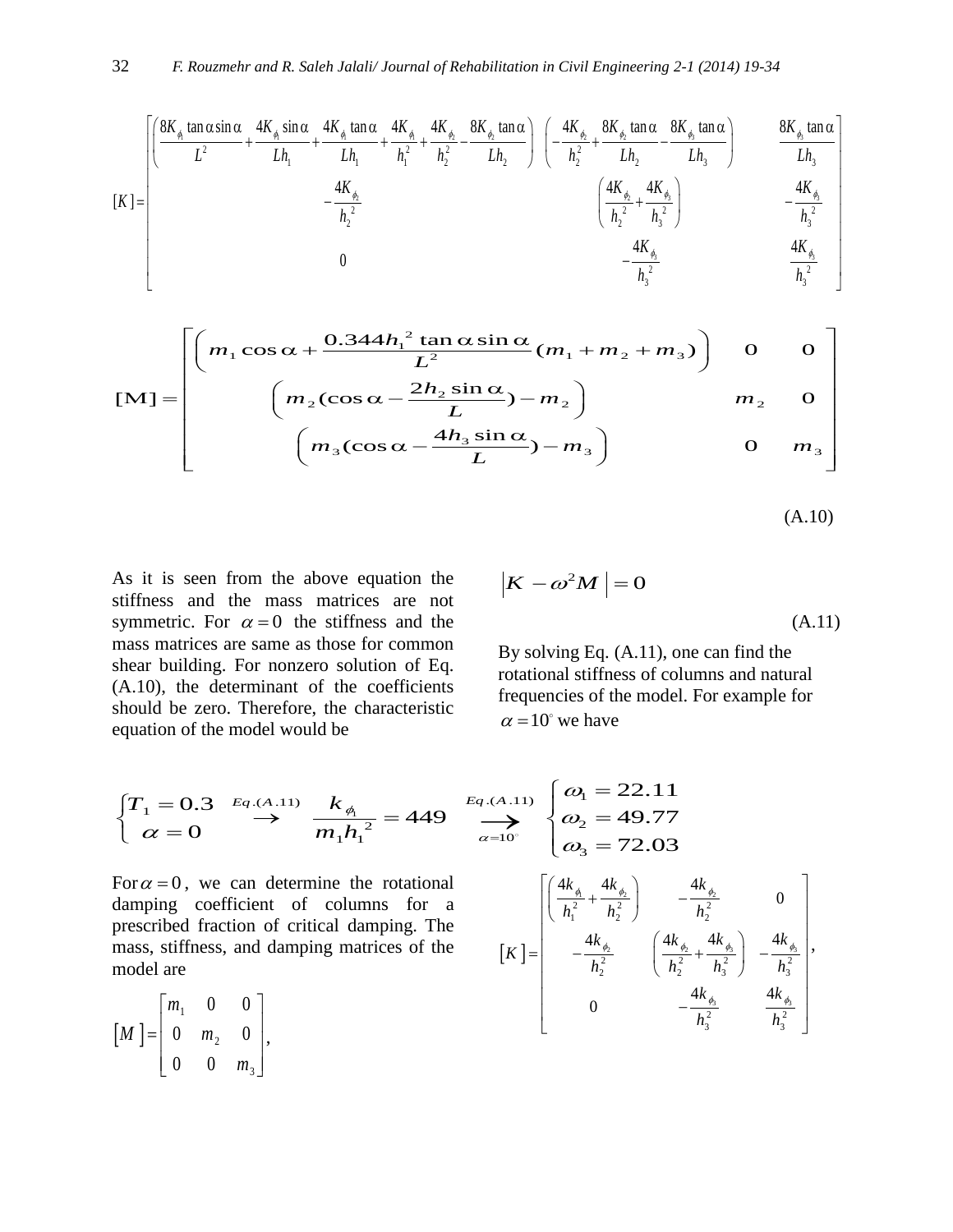$$
\begin{bmatrix}\nC\n\end{bmatrix} = \begin{bmatrix}\n\frac{4c_{\phi_1}}{h_1^2} + \frac{4c_{\phi_2}}{h_2^2} & -\frac{4c_{\phi_2}}{h_2^2} & 0 \\
-\frac{4c_{\phi_2}}{h_2^2} & \left(\frac{4c_{\phi_2}}{h_2^2} + \frac{4c_{\phi_3}}{h_3^2}\right) & -\frac{4c_{\phi_3}}{h_3^2} \\
0 & -\frac{4c_{\phi_3}}{h_3^2} & \frac{4c_{\phi_3}}{h_3^2}\n\end{bmatrix}
$$

In modal space we would have

$$
[M_{n}] = [\Phi]^{T} [M] [\Phi] = \begin{bmatrix} M_{1} & 0 & 0 \\ 0 & M_{2} & 0 \\ 0 & 0 & M_{3} \end{bmatrix},
$$
  
\n
$$
[K_{n}] = [\Phi]^{T} [K] [\Phi] = \begin{bmatrix} K_{1} & 0 & 0 \\ 0 & K_{2} & 0 \\ 0 & 0 & K_{3} \end{bmatrix},
$$
  
\n
$$
[C_{n}] = [\Phi]^{T} [C] [\Phi] = \begin{bmatrix} C_{1} & 0 & 0 \\ 0 & C_{2} & 0 \\ 0 & 0 & C_{3} \end{bmatrix}
$$

The damping ratio of *i-th* mode would be

$$
\xi_i = \frac{C_i}{2M_i\omega_i} \ .
$$

So, by assuming that the damping ratio of the first mode is equal to  $\xi_1 = 0.02$ , one would have the rotational damping coefficient of columns as follows:

$$
\xi_1 = 0.02 \Rightarrow \frac{c_{\phi_1}}{m_1 h_1^2} = 0.86
$$



Fig. A1. (a) Bilinear rotational stiffness models, (b) elasto-plastic system and the corresponding linear system.



**Fig. A2.** Deformed shape of the model in Fig. 1, subjected to differential motions at the base of its columns.